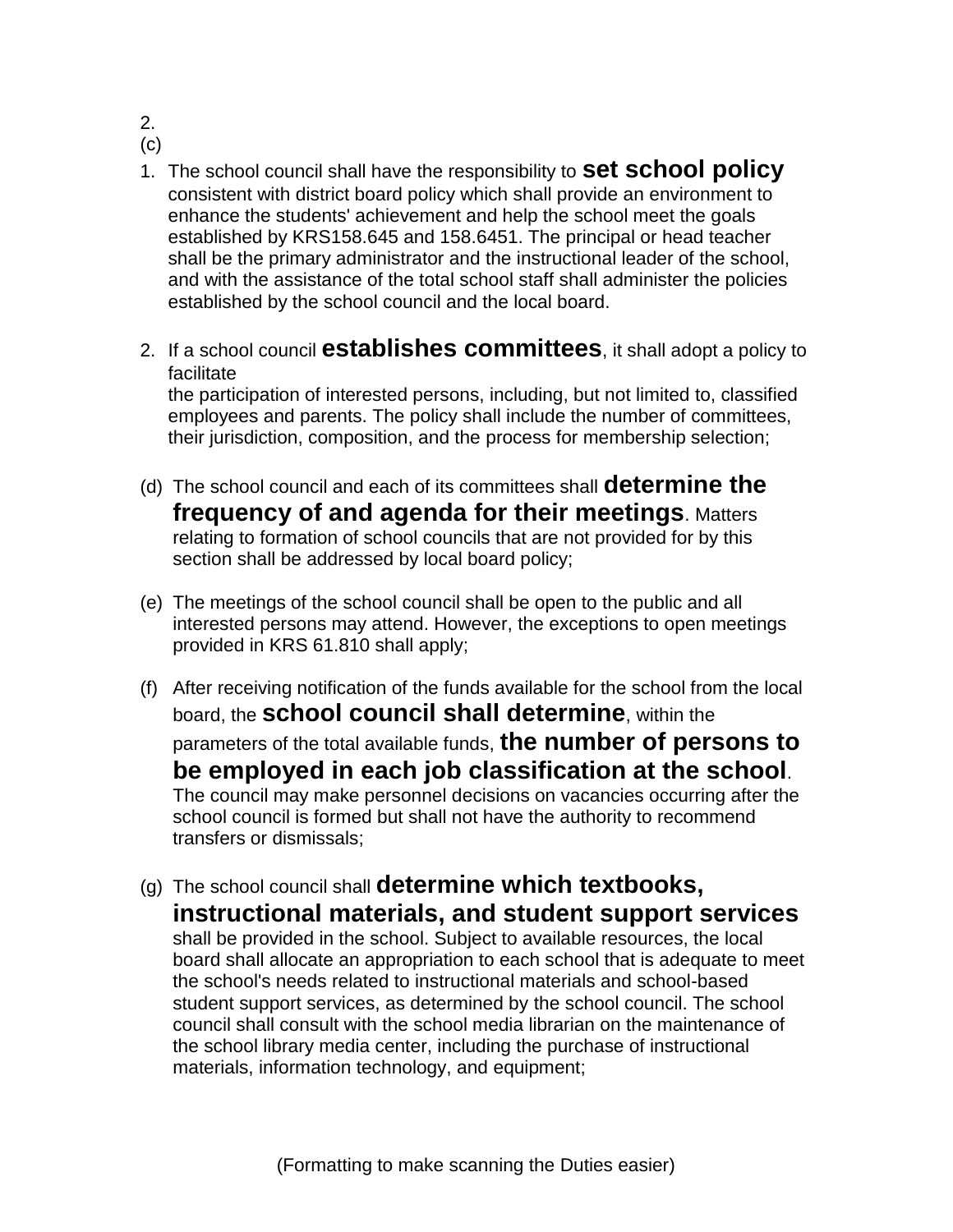(h) From a list of applicants submitted by the local superintendent, the principal at the participating school **shall select personnel to fill** 

**vacancies**, after consultation with the school council, consistent with subsection (2)(i)10. of this section. The superintendent may forward to the school council the names of qualified applicants who have pending certification from the Education Professional Standards Board based on recent completion of preparation requirements, out-of-state preparation, or alternative routes to certification pursuant to KRS 161.028 and 161.048. Requests for transfer shall conform to any employer-employee bargained contract which is in effect. If the vacancy to be filled is the position of principal, the school council shall select the new principal from among those persons recommended by the local superintendent. When a vacancy in the school principalship occurs, the school council shall receive training in recruitment and interviewing techniques prior to carrying out the process of selecting a principal. The council shall select the trainer to deliver the training. Personnel decisions made at the school level under the authority of this subsection shall be binding on the superintendent who completes the hiring process. Applicants subsequently employed shall provide evidence that they are certified prior to assuming the duties of a position in accordance with KRS161.020. The superintendent shall provide additional applicants upon request when qualified applicants are available;

(i) The school council shall **adopt a policy** to be implemented by the principal in the following additional areas:

1. Determination of curriculum, including needs assessment and curriculum development;

2. Assignment of all instructional and non-instructional staff time;

3. Assignment of students to classes and programs within the school;

4. Determination of the schedule of the school day and week, subject to the beginning and ending times of the school day and school calendar year as established by the local board;

5. Determination of use of school space during the school day;

6. Planning and resolution of issues regarding instructional practices;

7. Selection and implementation of discipline and classroom management

techniques as a part of a comprehensive school safety plan, including responsibilities of the student, parent, teacher, counselor, and principal; 8. Selection of extracurricular programs and determination of

policies relating to student participation based on academic qualifications and attendance requirements, program evaluation, and supervision;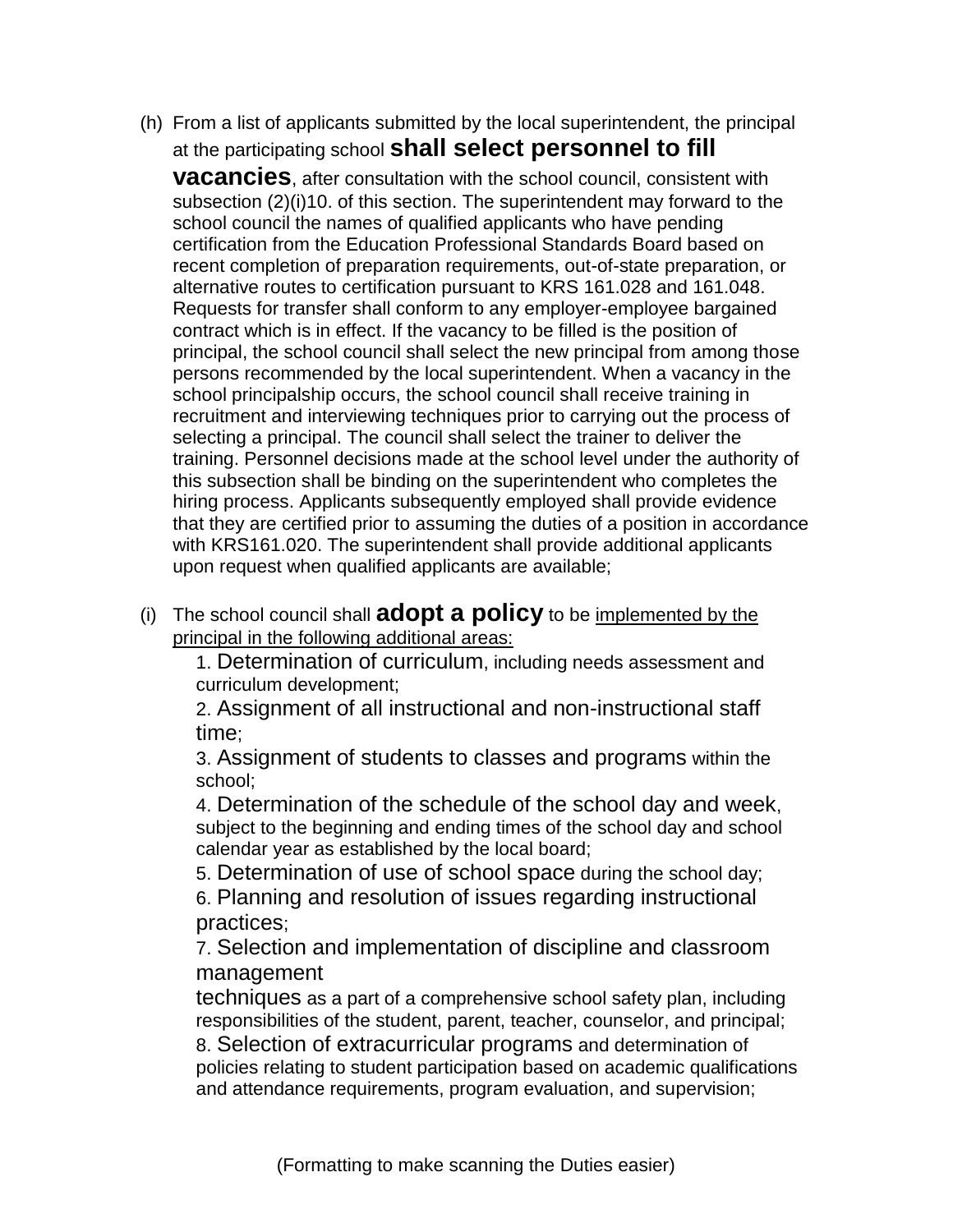9. Procedures, consistent with local school board policy, for determining alignment with state standards, technology utilization, and program appraisal; and

10. Procedures to assist the council with consultation in the selection of personnel by the principal, including, but not limited to, meetings, timelines, interviews, review of written applications, and review of references. Procedures shall address situations in which members of the council are not available for consultation; and

## (j) Each school council **shall annually review data on its**

**students' performance** as shown by the Commonwealth Accountability Testing System. The data shall include but not be limited to information on performance levels of all students tested, and information on the performance of students disaggregated by race, gender, disability, and participation in the federal free and reduced price lunch program. After completing the review of data, each school council, with the involvement of parents, faculty, and staff, shall develop and adopt a plan to ensure that each student makes progress toward meeting the goals set forth in KRS 158.645 and 158.6451(1)(b) by April of each year and submit the plan to the superintendent and local board of education for review as described in KRS 160.340. The Kentucky Department of Education shall provide each school council the data needed to complete the review required by this paragraph no later than November 1 of each year. If a school does not have a council, the review shall be completed by the principal with the involvement of parents, faculty, and staff.

- (3) The policy adopted by the local board to implement school-based decision making shall also address the following:
	- (a) School budget and administration, including: discretionary funds; activity and other school funds; funds for maintenance, supplies, and equipment; and procedures for authorizing reimbursement for training and other expenses;
	- (b) Assessment of individual student progress, including testing and reporting of student progress to students, parents, the school district, the community, and the state;
	- (c) School improvement plans, including the form and function of strategic planning and its relationship to district planning, as well as the school safety plan and requests for funding from the Center for School Safety under KRS 158.446;
	- (d) Professional development plans developed pursuant to KRS 156.095;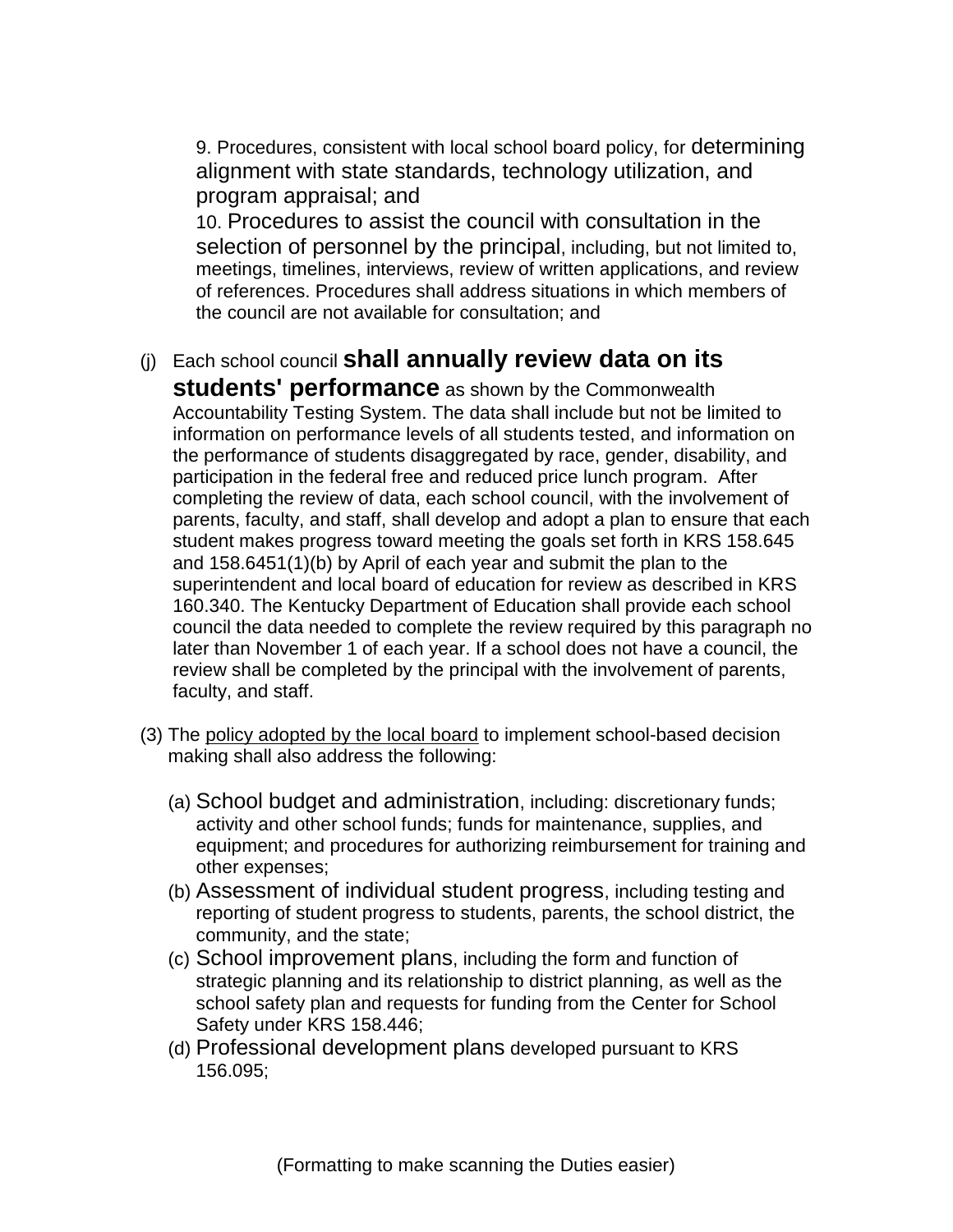- (e) Parent, citizen, and community participation including the relationship of the council with other groups;
- (f) Cooperation and collaboration within the district, with other districts, and with other public and private agencies;
- (g) Requirements for waiver of district policies;
- (h) Requirements for record keeping by the school council; and
- (i) A process for appealing a decision made by a school council.
- (4) In addition to the authority granted to the school council in this section, the local board may grant to the school council any other authority permitted by law. The board shall make available liability insurance coverage for the protection of all members of the school council from liability arising in the course of pursuing their duties as members of the council.